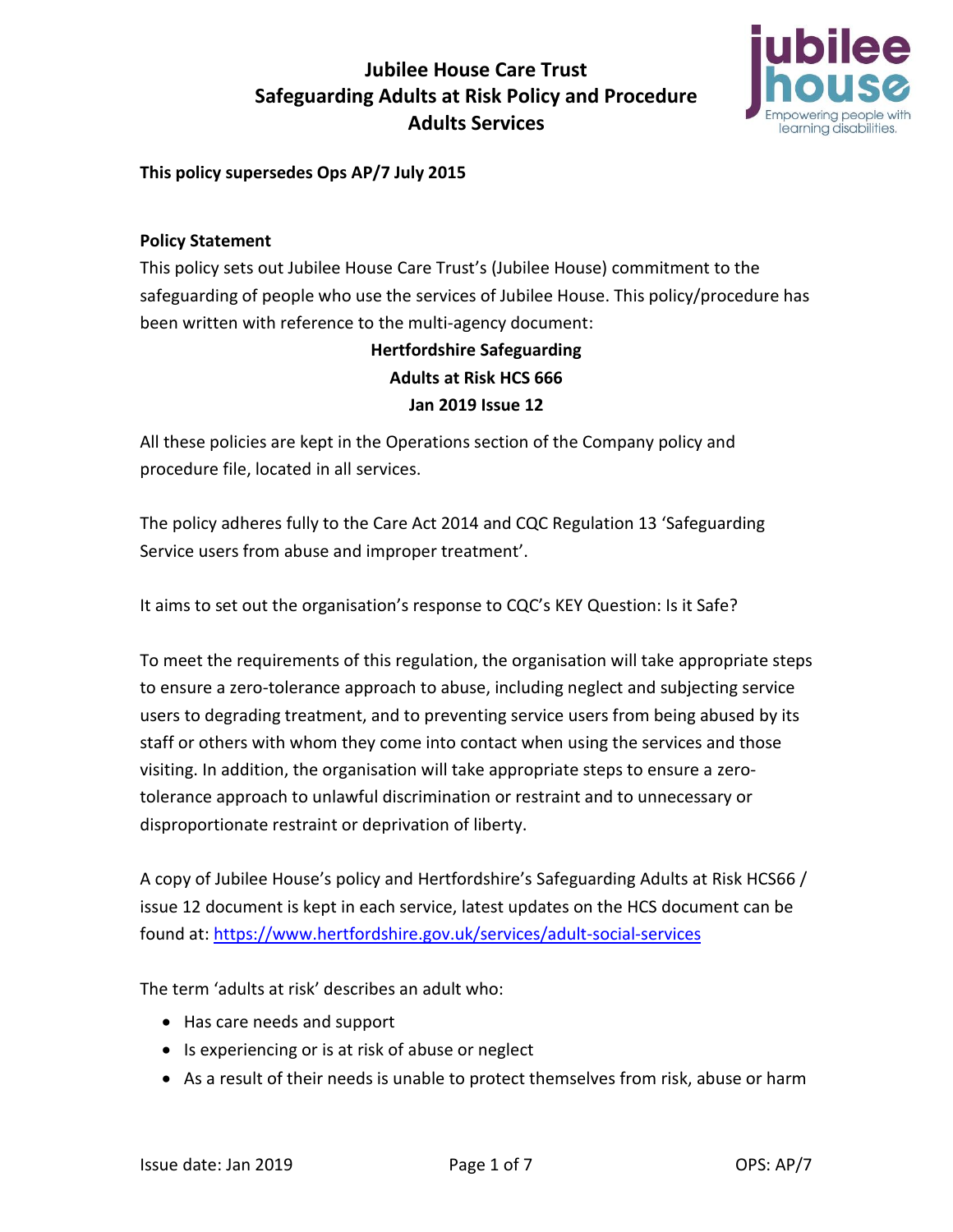

### **Aim of Policy**

This policy is intended to set out the organisation's zero tolerance approach to abuse. It also identifies the values and principles of Jubilee House, to give guidance for staff in order to ensure all service users are supported in a safe and caring environment and adult safeguarding procedures are understood and followed on any suspicion of potential or actual abuse. People who use the services will be safeguarded from abuse, or the risk of abuse, whilst maintaining:

- Choice and control
- Safety
- Health
- Quality of life
- Dignity and respect

The policy and its procedures aim to follow the guidance on Making Safeguarding Personal, ensuring that people at risk are able to:

- Identify outcomes they want to achieve at the commencement of any safeguarding activity
- Review with the person at the end of safeguarding activity that their outcomes have been achieved
- Record and monitor to inform practice
- Work with a multi- agency team to support people to meet their desired outcomes and reduce risk of reoccurrence of abuse

### **Policy**

#### **Definition of Abuse**

The Care Act 2014 and the Supporting Statutory guidance define the categories of abuse as:

- Physical Abuse
- Sexual
- Financial or material
- Neglect, including an omission to act or a failure to provide adequate care
- Psychological, including emotional and/or verbal abuse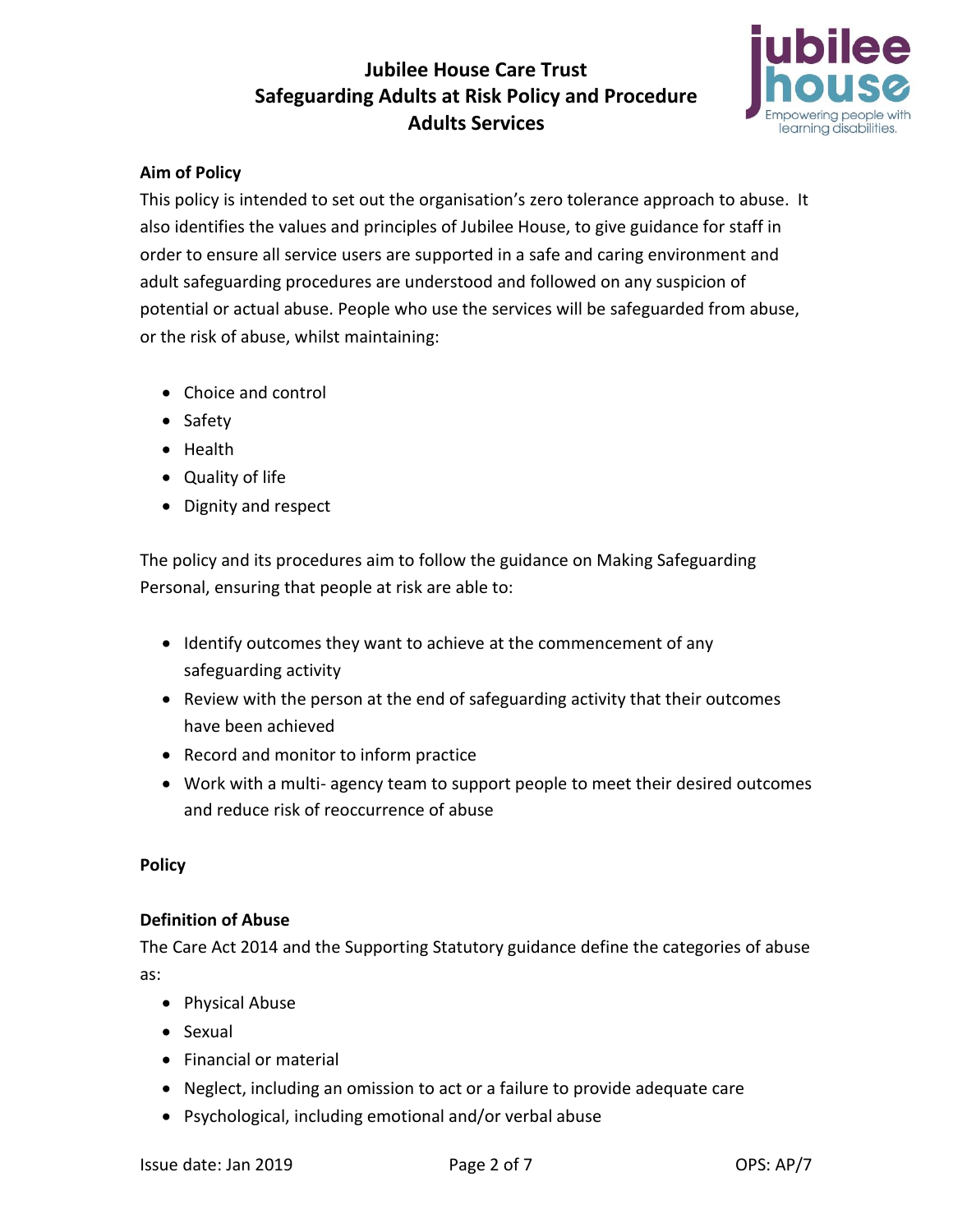

- Organisational abuse
- Discriminatory abuse
- Self-neglect
- Modern slavery
- Domestic violence

It could also be abuse when an adult at risk is persuaded to enter into a financial or sexual transaction to which they have not consented or cannot consent. Abuse can occur in any relationship and may result in significant harm to, or exploitation of, the person subjected to it. Abuse is defined as being a violation of an individual's human and civil rights by any other person or persons.

#### **It may be single or repeated acts.**

- Abuse is when a person/persons have caused harm, or may be likely to do so, to the physical, sexual, emotional, financial or material well-being of an adult at risk
- Harm may be caused by direct acts, or by failure to provide adequate care. It may be systematic and repeated or may consist of a single incident

### **For further definitions and details of types of Abuse refer to HCS 666 'Safeguarding Adults at Risk' and the Care Act statutory guidance which can be found at**

[www.gov.uk/government/publications.](http://www.gov.uk/government/publications) The guidance in this publication replaces the previous "No Secrets 2000" document.

### **Safeguarding**

Jubilee House carries out stringent recruitment procedures including the scrutinising of previous work history, references and enhanced Data Barring Service (DBS) check (formally CRB), which take place prior to appointment. All potential staff are also subject to a "personal effectiveness interview" as well as an interview of skill, which is based on the Warner Guidelines, which was initially recommended for Children's services.

Jubilee House, through formal and informal procedures, monitors the care and support given to service users, on a regular basis, so as to ensure that individual support plans are implemented, maintained and updated and that support is provided where and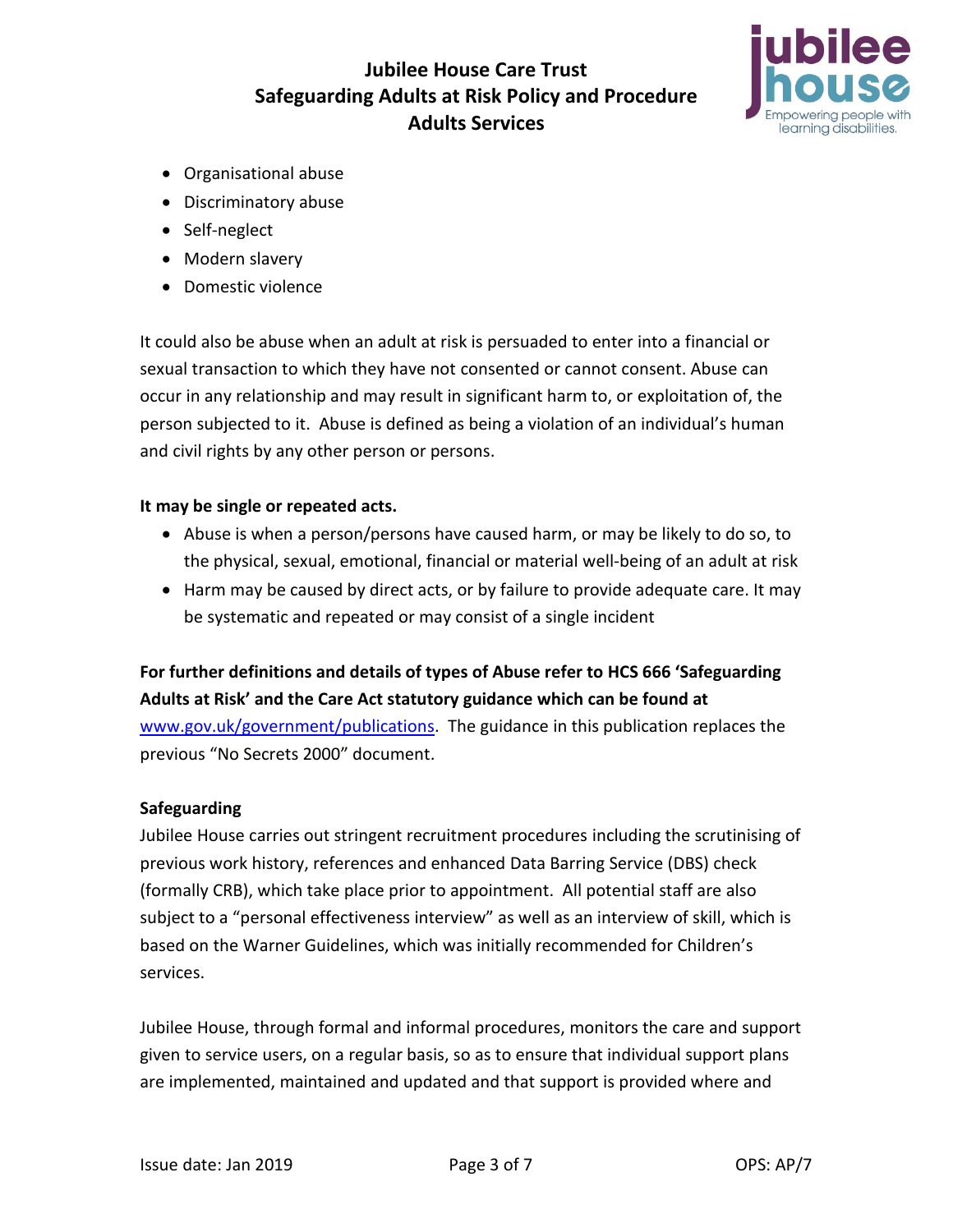

when it is needed and wanted, to the required standards and with the well being and safety of the service user being of the highest priority.

Jubilee House will not tolerate abuse in any form (either of service users, employees or anyone connected with the organisation) and where abuse is suspected, or witnessed, then immediate action will be taken, as outlined in following procedure.

**Staff should refer to page 24 of the HCS 666 document on how to raise a concern. For those placed by Hertfordshire County Council the appropriate Alert form must be completed – appendix 1a. For all other placements staff to complete the relevant organisational Alert form.**

It is the duty of all employees to report immediately to their manager or supervisor any witnessed or suspected incidents of abuse (including neglect). Employees are encouraged to discuss any concerns that they might have, with a senior staff member, however minor they may at first appear. Employees may be assured that their jobs will not be threatened by reporting abusive behaviour by others. Any employee who is found to have abused anyone will face disciplinary action which may include dismissal. Employees should refer to Jubilee House's Whistle Blowing Policy. Reference to supporting immediate needs Page 23 Protection and Freedoms Act 2012.

Jubilee House will inform the Independent Safeguarding Authority of any cases of abuse by employees as set out in the Protection and Freedoms Act 2012.

Jubilee House will work with other professionals and give full cooperation in any safeguarding enquiry, to ensure service users are properly safeguarded against abuse.

All incidents of suspected and actual abuse will be reported to the relevant local authority and also to the Care Quality Commission -HSCA notifications@cqc.org.uk or through the CQC portal which Registered managers have access to Regulation 13 of the Health and Social Care Act 2008 (Regulated Activities) Regulations 2014.

### **Training and Monitoring**

All staff will read this policy as part of their induction and all staff will receive Safeguarding Adults at Risk training to the appropriate level and frequency as dictated by regulatory bodies. All staff will receive formal training at least three yearly, with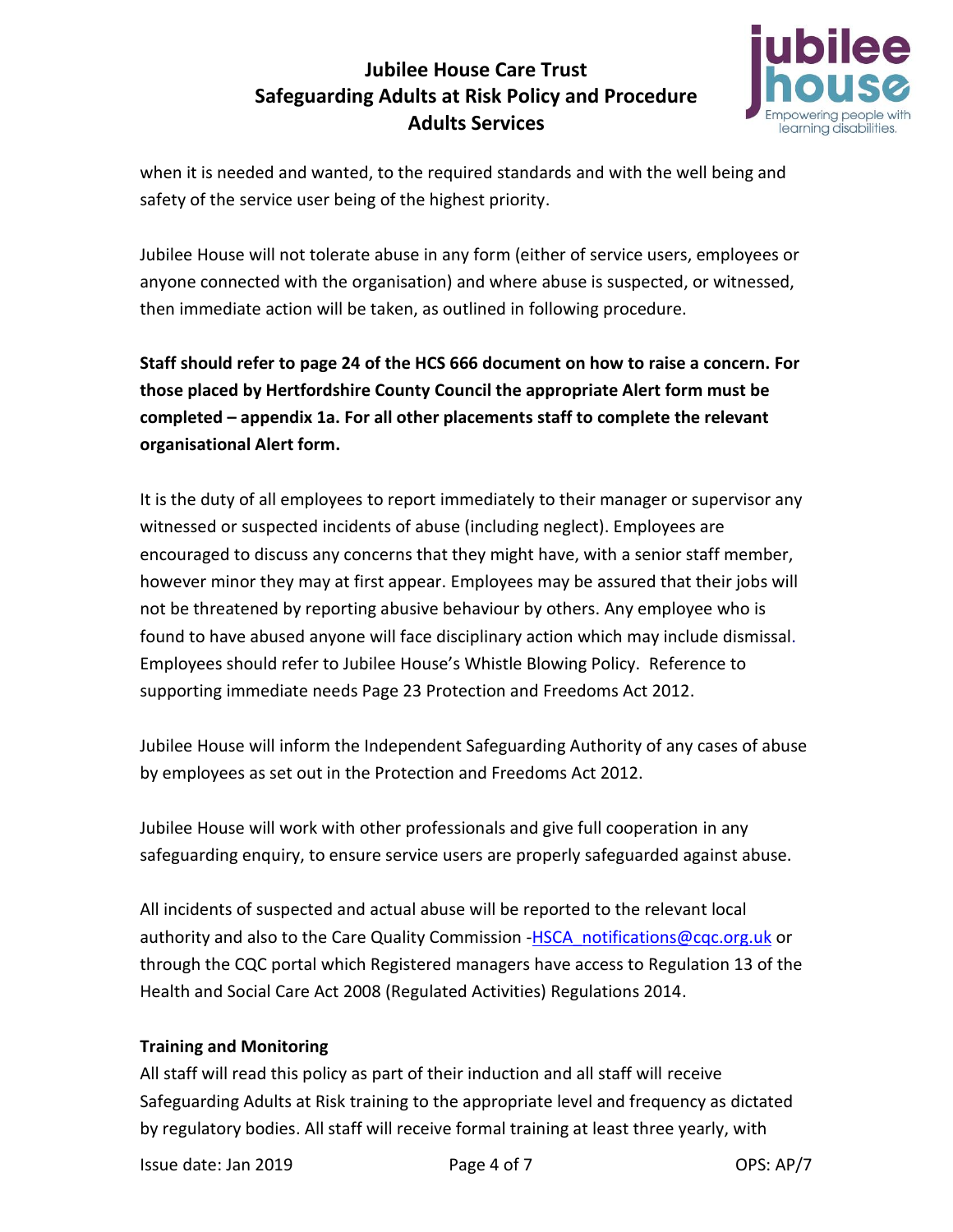

refresher and in-house training throughout the year. The Registered Manager of the service will ensure this policy and procedure is brought to the attention of new and existing staff via staff meetings and the supervision process.

Staff are also required to participate in the E-Learning courses on Safeguarding Adults at Risk.

Jubilee House has an appointed Safeguarding champion who will carry out annual audits to monitor Safeguarding standards. The Registered Manager of the service will be responsible for ensuring that the outcomes of auditory monitoring processes are completed and will review practice as appropriate ensuring ongoing compliance as set out by current legislation.

### **Procedure**

#### **Reporting and recording concerns of abuse**

- All staff with any concerns over possible abuse of a service user should discuss this with their manager, however minor the concern may at first appear
- If a service user discloses any allegation of abuse to an employee, the employee will first ensure there is no immediate danger to the person
- For incidents concerning a service user where there is danger to life, risk of injury or a crime is being committed dial 999. If the person needs immediate medical attention an ambulance must be called (999)
- If the person needs immediate protection from a family member or carer the Police must be called (999)
- If a serious incident occurs, where there is no immediate risk to life or property, but prompt police response is required due to the seriousness of the incident and/or potential loss of evidence, phone: 101
- The employee will record all conversations/observations in a factual manner, listen to the person making the allegation but not ask any leading questions
- The person making the disclosure must not be pressed for details or cross examined. They need to be reassured that they are safe
- The worker may ask "is there anything else you want to tell me?" but they should not ask probing questions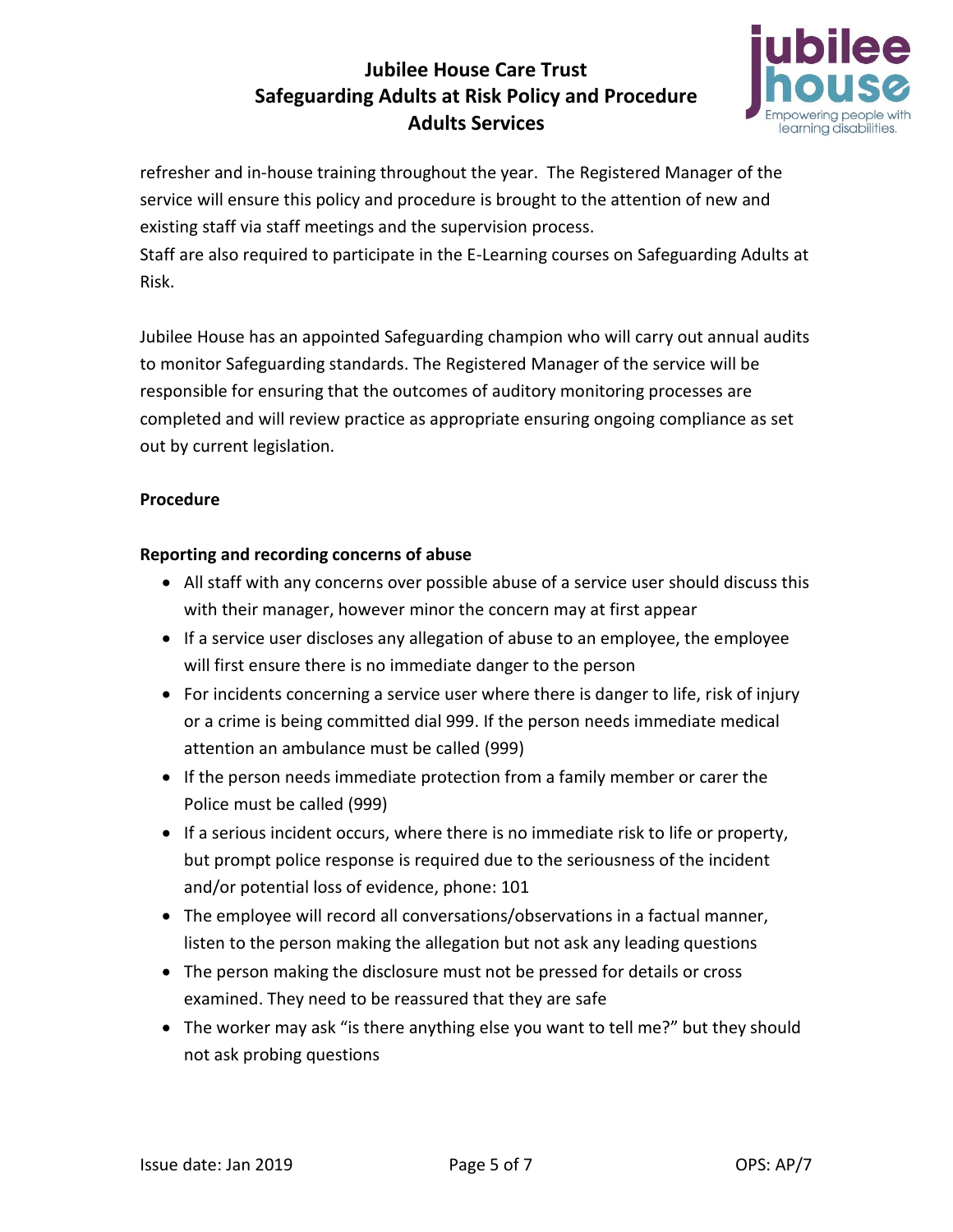

- The worker should record factually and accurately as soon as is possible (Hertfordshire Safeguarding form):
	- o **Date and time of disclosure**
	- o **Details of the conversation/s**
	- o **Description of any injuries**
	- o **Any signs of injury on a body chart**
	- o **Discussions with their line manager**
- The Safeguarding Alert form, can be found on Page 52-53 of the HCS 666 Safeguarding Adults at Risk or in appendix 1a When raising a concern, the following should be considered: the mental capacity of the adult at risk, level of vulnerability, the nature and extent of the abuse, the impact on the individual and the future risk of reoccurrence
- The Manager will refer to the guidance as set out in HCS 666 document pages 60- 63 to ensure that an appropriate decision is made to raise a concern and that the service user is at the centre of the decision
- Staff will not give promises of confidentiality to the person making the disclosure but should explain that they may have to inform other relevant professionals. In making a decision to raise a concern consideration must be made to the person's capacity. If the person has capacity and does not give consent to the concern being raised and there are no public or vital interest considerations, they should be given information on where to gain help and advice. A record must be made of the concern and the reasons for not raising the concern. The record should include what information and support they were given. If the adult at risk is assessed not to have capacity to make decisions about their safety and to consent to refer, the manager will make a decision in their best interest in accordance with guidance as set out in the Mental capacity Act 2005
- The member of staff should report all incidences as soon as possible to the Project Manager or in their absence another Project Manager. If out of office hours the On-Call manager should be contacted
- The manager will refer to the 'safeguarding adults at risk' threshold guidance in the process of making a decision to raise a concern
- If immediate protection is needed, this must take priority and should not be delayed due to an inability to contact the relevant people